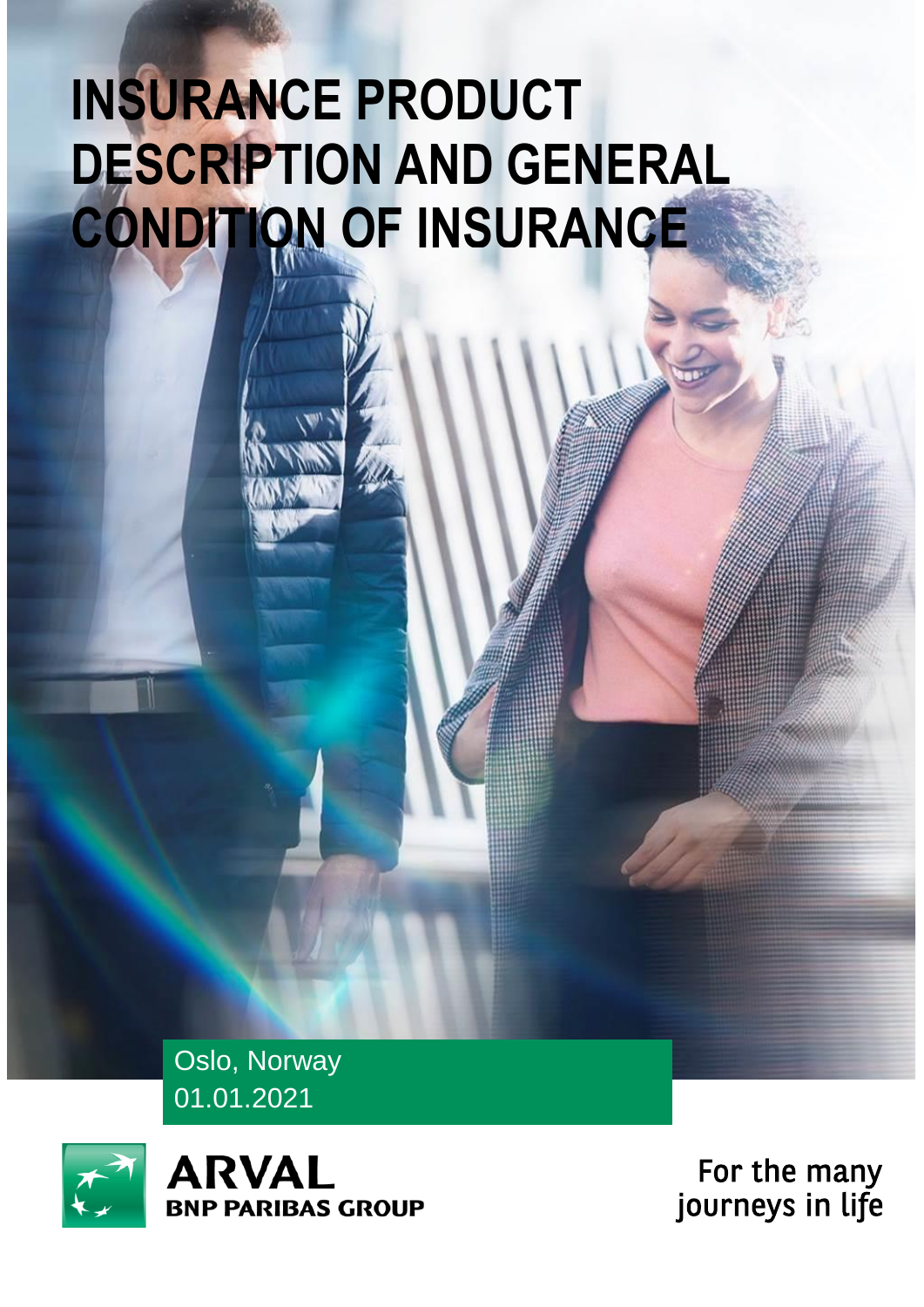

# **Insurance Product Description**

With Arval insurance you get a complete insurance solution for your company vehicles. Arval insurance is designed by Arval and locally supported by Tryg.

You can always call us +47 23 00 70 70 to benefit from Arval insurance.

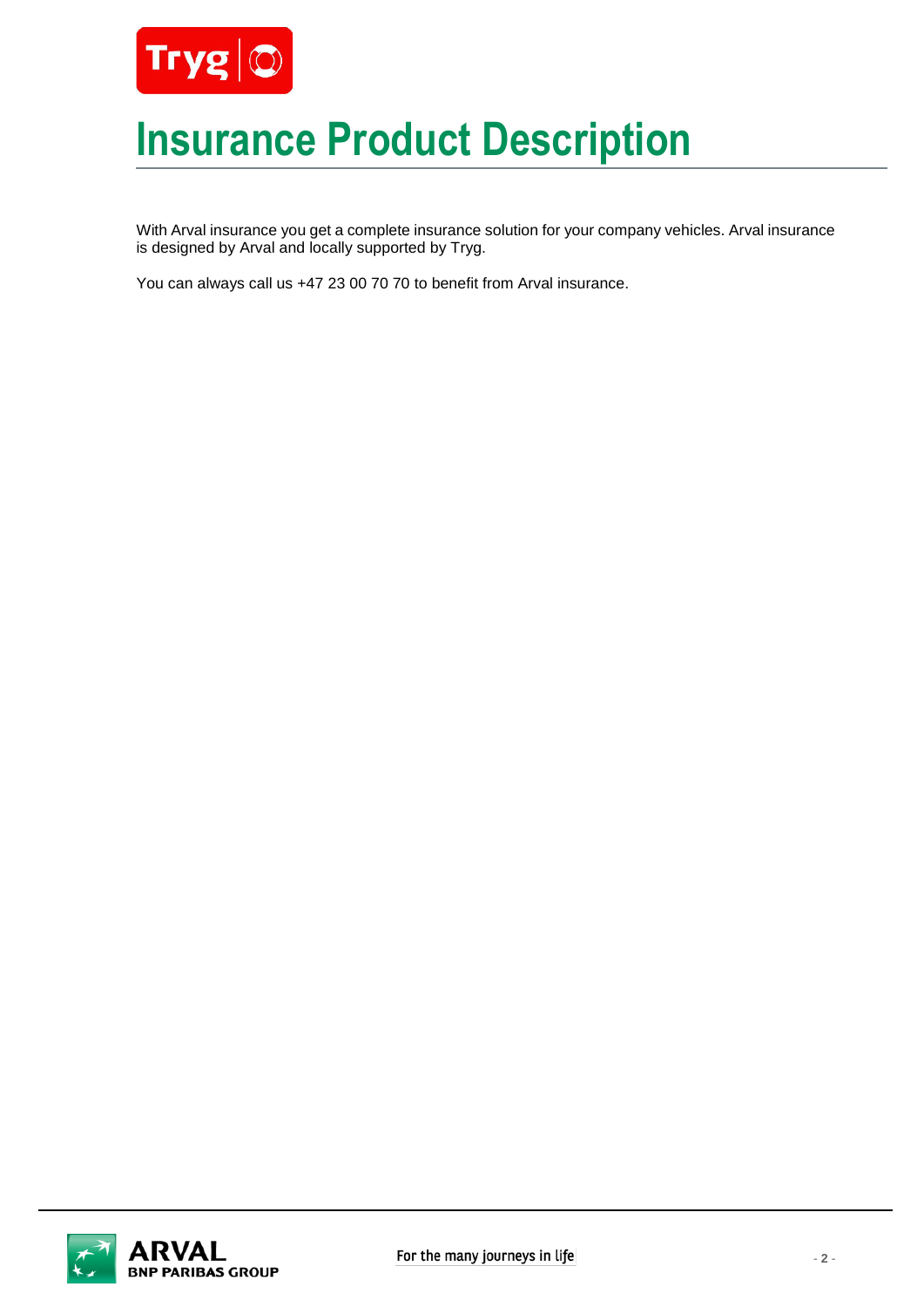

# What does Arval insurance cover?

| <b>Third Party Liability (TPL)</b><br>This mandatory insurance covers the<br>insured in case of legal responsibility for<br>damage caused to a third party by a car.<br>The insurance will also cover personal<br>injury to driver, passengers and other<br>third parties.<br>The cover includes liability under the<br>Norwegian Automobile Liability Act of<br>03.02.1961<br>Liability under the Norwegian automobile<br>Liability Act is covered by an unlimited<br>amount for personal injury and up to NOK<br>100.000.000 for damage other than<br>personal injury. Outside Norway, cover |  | <b>Motor Own Damage (MOD)</b><br>This insurance applies to damage that has<br>occurred on the car due to a traffic accident<br>or other type of damages without third party<br>like an own damage that you have done on<br>the car.<br>Depending on your responsibility<br>a<br>deductible will apply in case of traffic<br>accident and in any case when there is no<br>third party.                                                                                                             |
|------------------------------------------------------------------------------------------------------------------------------------------------------------------------------------------------------------------------------------------------------------------------------------------------------------------------------------------------------------------------------------------------------------------------------------------------------------------------------------------------------------------------------------------------------------------------------------------------|--|---------------------------------------------------------------------------------------------------------------------------------------------------------------------------------------------------------------------------------------------------------------------------------------------------------------------------------------------------------------------------------------------------------------------------------------------------------------------------------------------------|
| includes liability under the jurisdiction of<br>the incident site for automobile liability.                                                                                                                                                                                                                                                                                                                                                                                                                                                                                                    |  |                                                                                                                                                                                                                                                                                                                                                                                                                                                                                                   |
| Fire<br>This insurance applies to damage to<br>vehicle as a result of fire, short circuit,<br>lightning and explosion.<br>A deductible of NOK 12.000 will apply.                                                                                                                                                                                                                                                                                                                                                                                                                               |  | <b>Glass damage</b><br>This insurance cover stone chips or broken<br>glass.<br>The deductible is 35% of the damage<br>amount with minimum NOK 3 000,<br>maximum NOK 15 000, for each glass<br>damage, except in the case of repair to<br>windscreen/windows. Costs of repair will be<br>compensated in full.                                                                                                                                                                                      |
| Theft, vandalism and burglary<br>This insurance applies to damage as a<br>result of theft of the car, theft of an article<br>in the purpose of using it, attempted theft<br>and vandalism in connection with this. A<br>deductible of NOK 12.000 will apply.                                                                                                                                                                                                                                                                                                                                   |  | <b>Animal collision</b><br>This insurance cover the damage resulting<br>of hurting an salvage animal. A deductible<br>of NOK 10.000 will apply.                                                                                                                                                                                                                                                                                                                                                   |
| <b>Legal expenses</b><br>This insurance includes legal expenses<br>cover. Under this cover, the insurance<br>pays legal aid and court fees when the<br>insured is party to a dispute in the<br>capacity of driver of the insured motor<br>vehicle. In addition the insurance covers<br>disputes concerning injury to the driver<br>which is directly related to an accident, if<br>the cars was insured by Arval at the time<br>of the accident.                                                                                                                                               |  | <b>Deductibles</b><br>Arval offer 5 different possibilities<br>of<br>deductible for motor own damage:<br>6.000 NOK<br>10.000 NOK<br>15.000 NOK<br>25.000 NOK<br>50,000 NOK<br>Deductible apply to Motor Own damage if<br>the driver responsibility in engaged in case<br>of traffic accident and all cases when there<br>is no third party.<br>Specific deductible apply for fire, glass<br>damage, theft and burglary and animal<br>collision.<br>For TPL damage the deductible is NOK<br>5.000. |

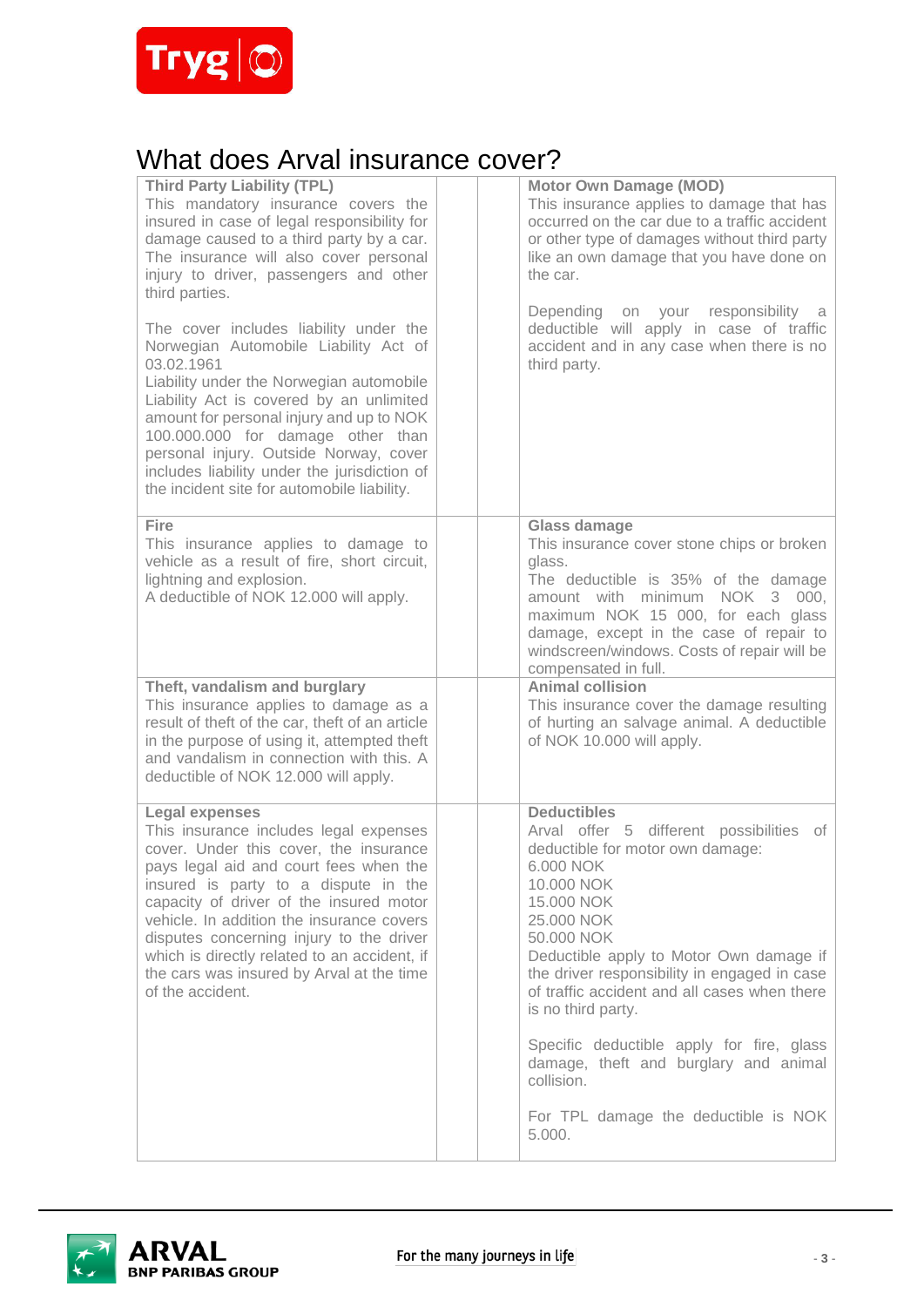

# Territorial validity of the insurance

The insurance is valid in Europe, Israel and Turkey. The legal expenses insurance is valid in the Nordic region.

# Road assistance

Road assistance is automatically included in all contracts. A dedicated Arval assistance notice describe our extended coverage. Please refer to Arval assistance notice to see the details.

# What happens in case of total loss?

In case of total loss, the leasing contract of the concerned vehicle will be cancelled. The Motor Own Damage insurance will compensate Arval for the book value of the car at the time of the total loss damage.

# What drivers should do when they have a damage?

Always contact Arval at +47 23 00 70 70 as depending of you contract we will advise you and you may also benefit if you have subscribed from a relief vehicle. Never call Tryg directly. When you arrive to a garage, also ask them to call us first. Reporting a claim must be done contacting Arval without undue delay. It is the responsibility of the insured to comply with his or her duties under the Insurance Contracts Act of June 16, 1989 (FAL), Section 4-10. Personal injury must be reported to the police.

# Road tax

Since 2018, by a government decision the road tax yearly fee is now perceived by the insurance company and paid by them to the state. Even if it's not an insurance product in itself, all car insured by Arval will be charged of the road tax fee. The road tax fee shall be adjusted every year on first of April.

# Price of insurance

Each individual proposal details the car, options and accessories, the insurance price and the deductible selected that may applied in the following cases mentioned above. The insurance price shall be reviewed each year on first of April.

# Exclusions / Limitations of liability

Limitation of liability when drivers are affected;

Arval is not liable for insurance cases which the insured has caused while the driver was under the influence of alcohol or another intoxicating or anesthetic substance (cf. Norwegian Road Traffic Act Section 22, first paragraph)

Limitation of liability in the event of breach of the security regulations and exclusion of any damage claim. For the insurance the following safety regulations apply:

- The driver of the motor vehicle must have a valid driver's license<br>- The door and the luggage compartment of the motor vehicle must
- The door and the luggage compartment of the motor vehicle must be locked when the driver leaves the vehicle. All keys must be kept separate from the motor vehicle when leaving, and must be always be kept unavailable to unauthorized persons
- The motor vehicle must at all times be properly maintained in accordance with regulations and must not exposed to abnormal loads
- Equipment with the motor vehicle must be properly secured so that it cannot caused damage
- The motor vehicle must not be used for participation in or training for speed races or speed tests
- The motor vehicle must not be used for off-road driving

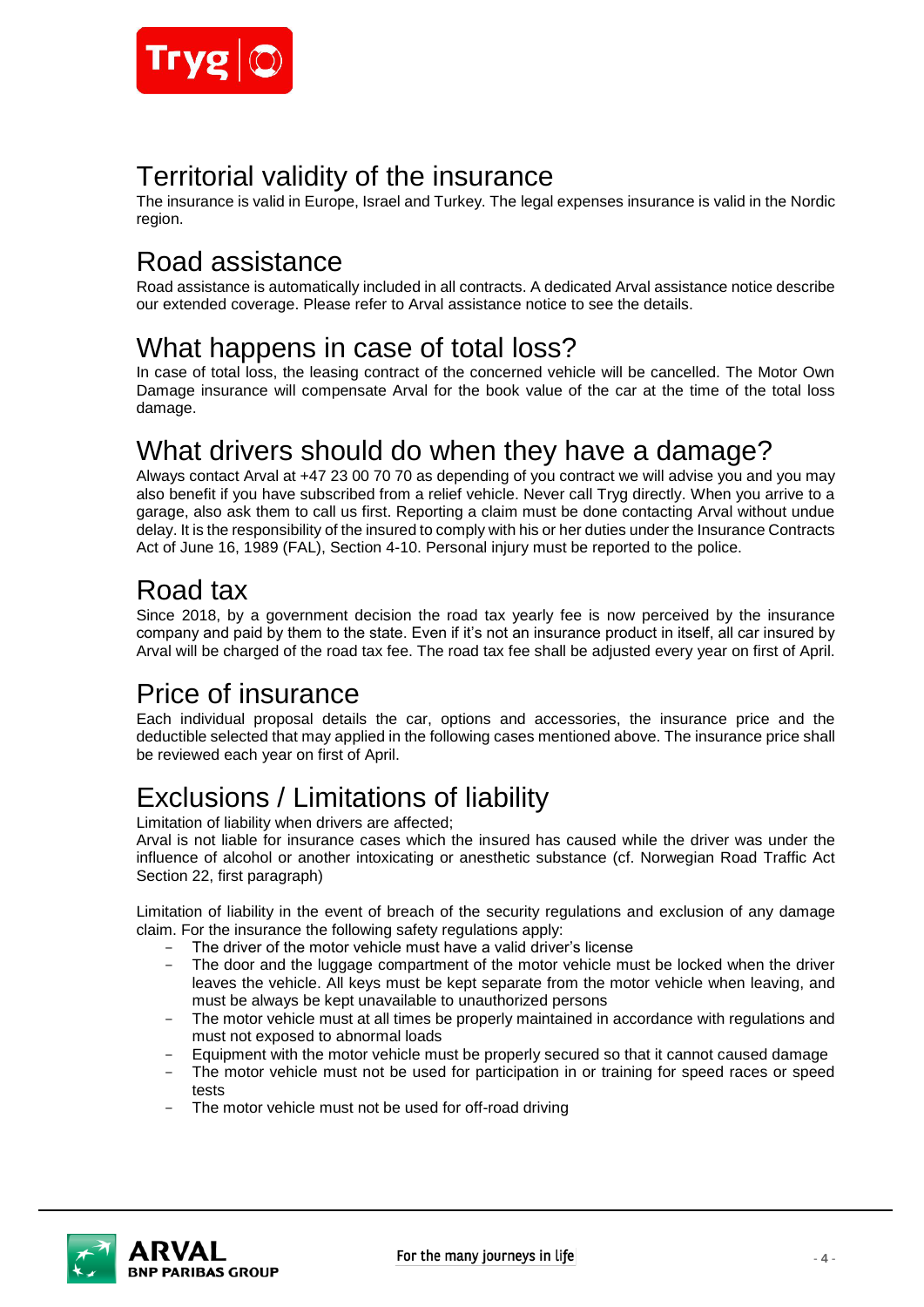

# General conditions of insurance applying for Arval **Insurance**

The insurance contract consists of the insurance policy and the terms and conditions of insurance. The insurance policy takes precedence over the terms and conditions. The insurance policy shows the types of cover selected and the scope of the company's responsibilities. The terms and conditions specify what the insurance covers, which exclusions apply and how the compensation is calculated. Provisions applying to all parts of the insurance are listed first. These are followed by the provisions applying to the various types of cover. In addition General Conditions BGE90080 apply to all our insurance policies.

The lessee will be co-insured with Arval in the insurance policy

# Motor vehicle insurance - Conditions BKB14100E

#### Applicable to Group/Private car/van max 3.5 tons

Conditions of 01.01.2020. Superseding conditions of 01.12.2018.

This is a translation of the original Norwegian terms and conditions. In case of any discrepancies, the wording of the original shall prevail.

# 1. Who the insurance covers

#### 1.1. The insurance is for the benefit of

The insurance applies to the policy holder and any additional insured owner/co-owner named in the insurance certificate. Once the liability cover has been drawn up, it shall also apply to any rightful user/driver of the motor vehicle.

### 1.2. The insurance will no longer apply

The insurance will no longer apply if the motor vehicle changes owner. Notwithstanding the above, the company is liable for insured events occurring within 14 days of the change of ownership; however, this does not apply in cases where insurance has been taken out by the new owner.

### 1.3. Right to discontinue insurance

Insurer hold the right to discontinue the insurance if the vehicle is listed as either, not registered, sold, decommissioned or stolen in the National Vehicle Registry.

# 2. Where insurance cover is provided

### 2.1. The insurance is valid in

The insurance is valid in Europe, Israel and Turkey.

### 2.2. Legal expenses insurance

Legal expenses insurance is valid in the Nordic region.

### 2.3. "Border insurance"

Some of the states in the above-mentioned area require special liability insurance, called "border insurance". When such border insurance has been taken out, liability cover, drawn up in the company, applies only to injury to the driver and any passengers in the motor vehicle, with the exception of hitchhikers.

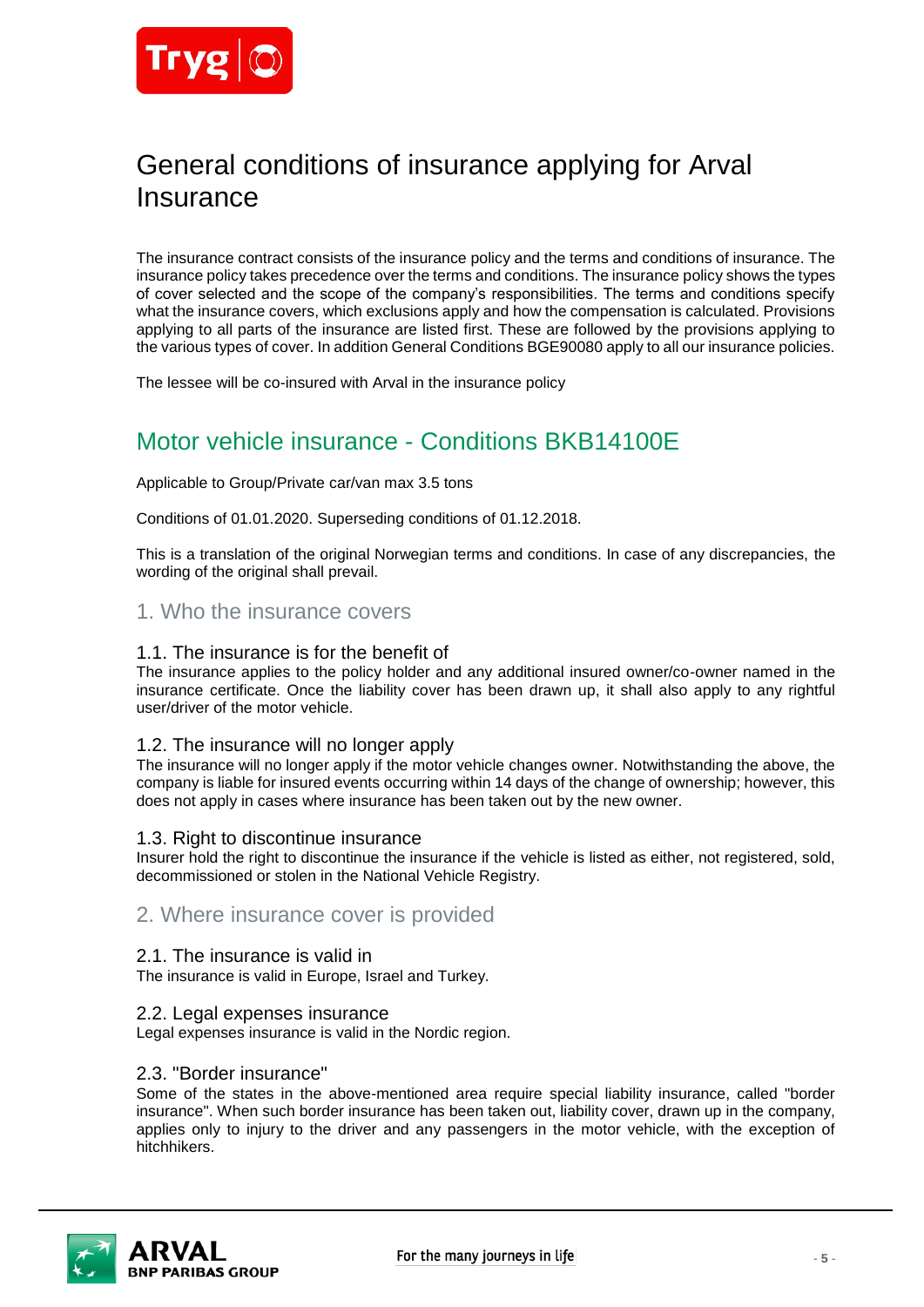

# 3. What the insurance covers

## 3.1. The insurance covers

The insurance includes the cover as specified in the certificate of insurance.

## 3.2. Additionally, the insurance includes

Additionally, the insurance includes legal expenses cover. Under this cover, the company pays legal aid and court fees when the insured is party to a dispute in the capacity of private owner or driver of the insured motor vehicle.

If the motor vehicle is sold and the insurance no longer applies, disputes are also covered where the insured is a party in the capacity of seller. If the insurance is cancelled owing to total damage, the legal aid cover also includes disputes arising from this damage.

In addition, the insurance covers disputes concerning injury to the driver which is directly related to an accident, if the car was insured by the company at the time of the accident.

## 3.2.1. The company does not cover

- expenses in the event of a dispute relating to the owner or the driver's occupation or profession, nor to any dispute which comes solely under the enforcement authorities, cf. Section 2-1 of the Enforcement Act.

## 3.2.2. Conditions BGE90040

Otherwise Conditions BGE90040, Legal Aid Cover shall apply.

# 4. General liability limiting assumptions for the insurance

## 4.1. Limitation of liability when drivers are affected

The company is not liable for insurance cases which the insured has caused while he or she was driving the motor vehicle under self-inflicted influence of alcohol or other intoxicating or anesthetic substance (cf. Norwegian Road Traffic Act Section 22, first paragraph). The same applies to insurance cases caused by another, while driving the motor vehicle in such a condition, that if the insured had contributed to the use of the motor vehicle even if he or she knew or should have understood that the driver was affected, see Norwegian the Insurance Contracts Act of 16 June 1989 (FAL ) Section 4-9.

### 4.2. Limitation of liability when circumstances affecting the premium are changed 4.2.1. The insurance premium

- is subject to the maintenance of the security measures for which the discount is granted. Furthermore, the premium is based on:

a) whether the motor vehicle is used for commercial rental

b) whether the motor vehicle is used as a taxi

c) the average annual mileage of the motor vehicles

The insurance certificate specifies the conditions that are applicable to the insurance.

### 4.2.2. The company's liability

- is reduced proportionally if there is an insurance case due to the fact that the prerequisites for the calculation of premiums are not met and the insured has not taken reasonable steps to notify the company of the changes. In such cases, the compensation will be reduced to what corresponds to the ratio between the premium paid and the premium to be paid. Refer to Section 4-7 of the Norwegian Insurance Contracts Act.

When the company receives payment under liability insurance in cases where the prerequisites for the calculation of premiums are not complied with, the company receives comparable right of registry against the policyholder.

4.3. Limitation of liability in the event of breach of the security regulations 4.3.1. Please note especially important preconditions for insurance:

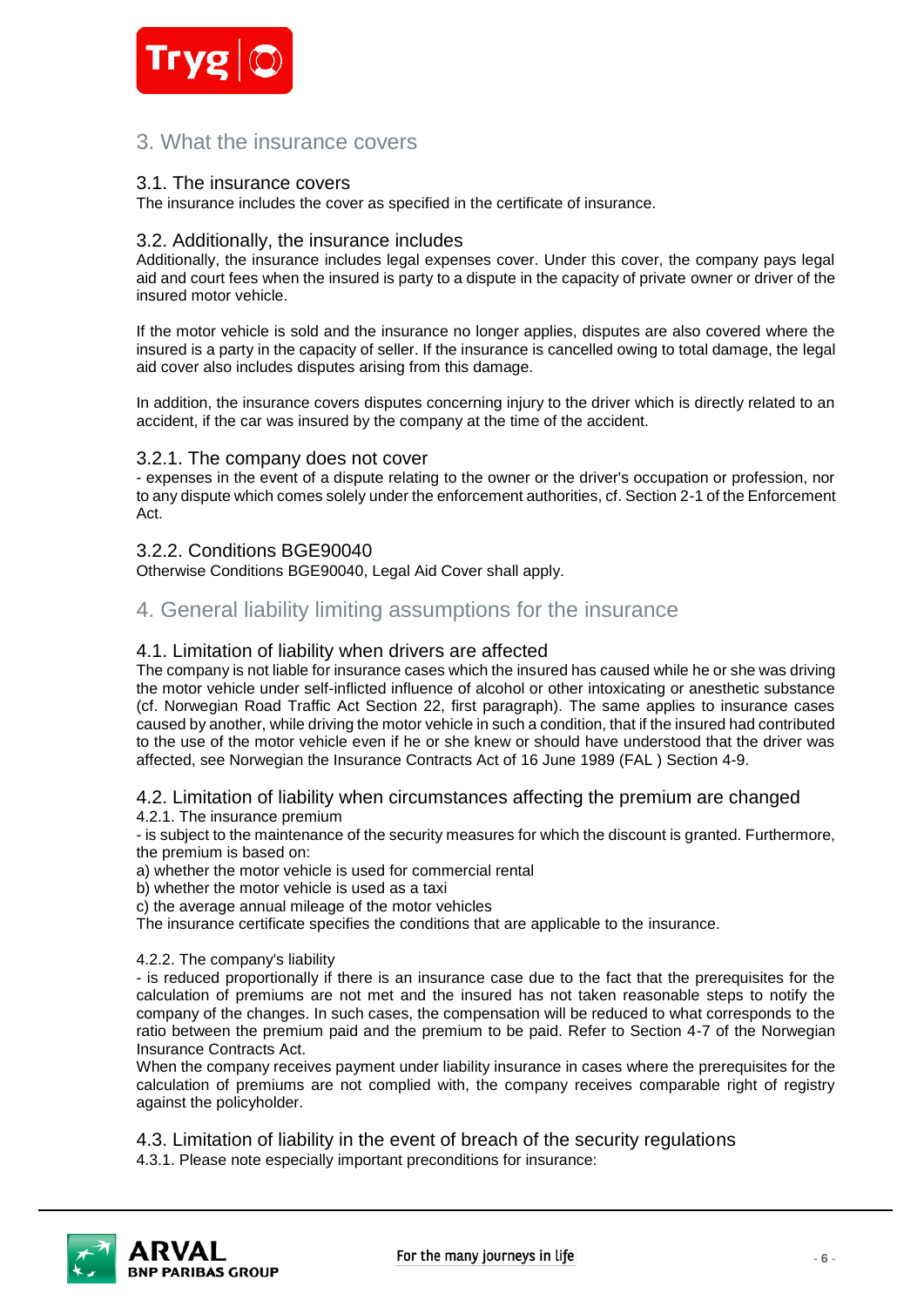

- the driver of the motor vehicle must have a valid driver's license

- the doors and luggage compartment doors must be locked when the driver leaves the carriage. It must be ensured that the motor vehicle Keys are stored in such a way that they do not stay available to unauthorized persons

- car alarms approved by the Insurance Companies Approval notes must be mounted on special theftexposed car types, and this should be agreed upon entering into the insurance contract

- extra tires and rims must be stored in a locked place to prevent theft covered by hull or sub

- cask coverings- goods with the motor vehicle must be securely secured so that the load cannot cause damage

- the motor vehicle must be sound at all times and necessary maintenance and it must not be exposed to abnormal load

- do not use the motor vehicle on speed lanes (for such as Nürburgring and Rudskogen) or used for training or participation in speed races or speed tests.

Insurance nevertheless applies when participating in skills courses on the course under the auspices by NAF or traffic school approved by the Norwegian Public Roads Administration.

### 4.3.2. If insured events arise

- due to said safety regulation having been infringed, a decision is made as to whether the Company will pay any compensation and, if so, how much, while taking into consideration the degree of blame, loss experience and the other circumstances, please refer to Section 4-8 of the Norwegian Insurance Contracts Act. Side 2 of 3

## 4.4. Actions and omissions from non-insured persons. (Identification)

4.4.1. Actions and omissions

- from a person who, with the consent of the assured, is responsible for the motor vehicle, will have the same effect on the rights of the insured under the insurance as if the actions and omissions were undertaken by the insured, unless otherwise agreed and set out in the insurance certificate.

#### 4.4.2. Breach of disclosure

- obligations that the company may claim against the policyholder pursuant to FAL Section 4-2 may also be invoked against others who may be insured under the insurance.

# 5. Other terms and provisions of the insurance

### 5.1. Special limitations in Insurer's liability

The company is not liable for loss or damage and increase in loss or damage caused directly or indirectly by or in connection with the fact that the motor vehicle is requested by a public authority.

### 5.2. The insurance is otherwise subject to:

Settlement and claims handling regulations for Motor Vehicle Insurance conditions BGE80060

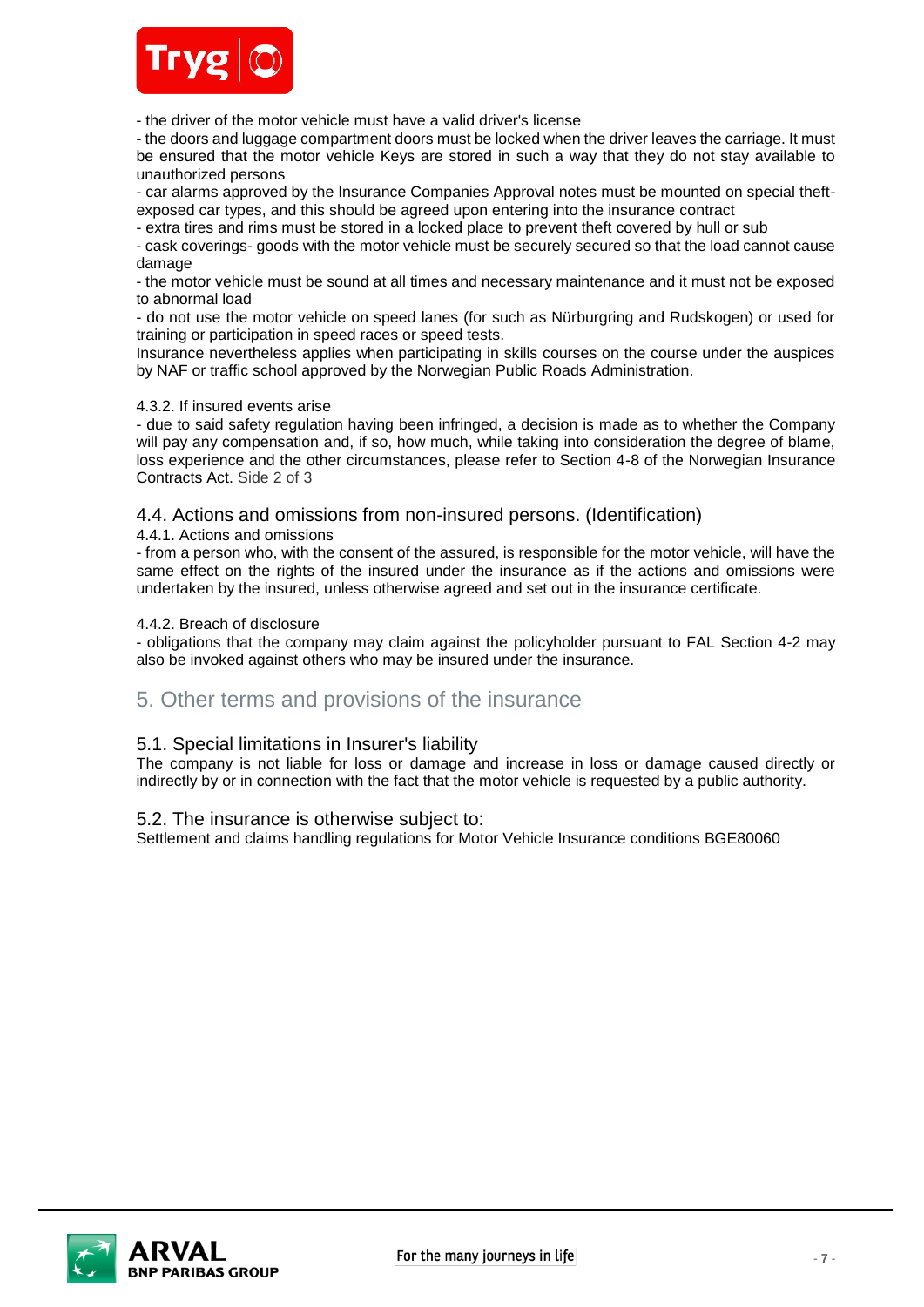

# General Conditions - Conditions BGE90080E

Conditions of 01.08.2019. Superseding conditions of 01.12.2018.

This is a translation of the original Norwegian terms and conditions. In case of any discrepancies, the wording of the original shall prevail.

# 1. Special limitations in the Insurer's duty to pay compensation.

The Insurer is not liable for loss or damage, or increase in loss or damage, directly or indirectly caused by, or is connected to:

1.1. atomic nucleus reactions, ionizing radiation, nuclear fuel, radioactive radiation/waste, use of rockets or dangerous dissemination of biological or chemical substances.

1.2. radioactive, toxic, explosive or other dangerous characteristics connected with nuclearized explosive charges.

1.3. war or warlike acts - irrespective of war being declared or not - rebellions or similar serious disturbances of the public peace.

1.4. earthquakes or volcanic eruptions.

# 2. Acts of terrorism

Acts of terrorism causing injury or damage, including contamination, poisoning, or prevention and/or limitation of the use of objects due to the effects of chemical and/or biological substances chemical or biological substances, is covered in accordance with the following agreement:

An act of terrorism means an act, including but not limited to the use of force or violence and/or the threat thereof, of any person or group(s) of persons, whether acting alone or on behalf of or in connection with any organization(s) or government(s), committed for political, religious, ideological, or ethnic purposes or reasons including the intention to influence any government and/or to put the public, or any section of the public, in fear.

The total liability of the Insurer for all tort directly or indirectly caused by, or in any way connected to such acts of terrorism, is limited to NOK 1 000 000 000 per event and in the annual aggregate. The limitation in sum applies in total to all covers and all clients written by the Insurer, with the exception of individual agreements covering injury or damage due to an act of terrorism.

Event in this connection means all injuries or damage affecting the Insurer and which occur within a time limit of 48 hours, counting from the first incident which directly or indirectly is caused by, or in any way is connected to an act of terrorism. In case the policy limit is exceeded, all of the parties who are entitled to compensation must accept a proportional reduction in the compensation paid.

#### Limitations:

Damage to following objects is not covered:

- Dams, tunnels, bridges
- Airports, railway stations
- Power plants
- Buildings of more than 25 floors
- Offshore installations
- Objects/interests outside the Nordic countries

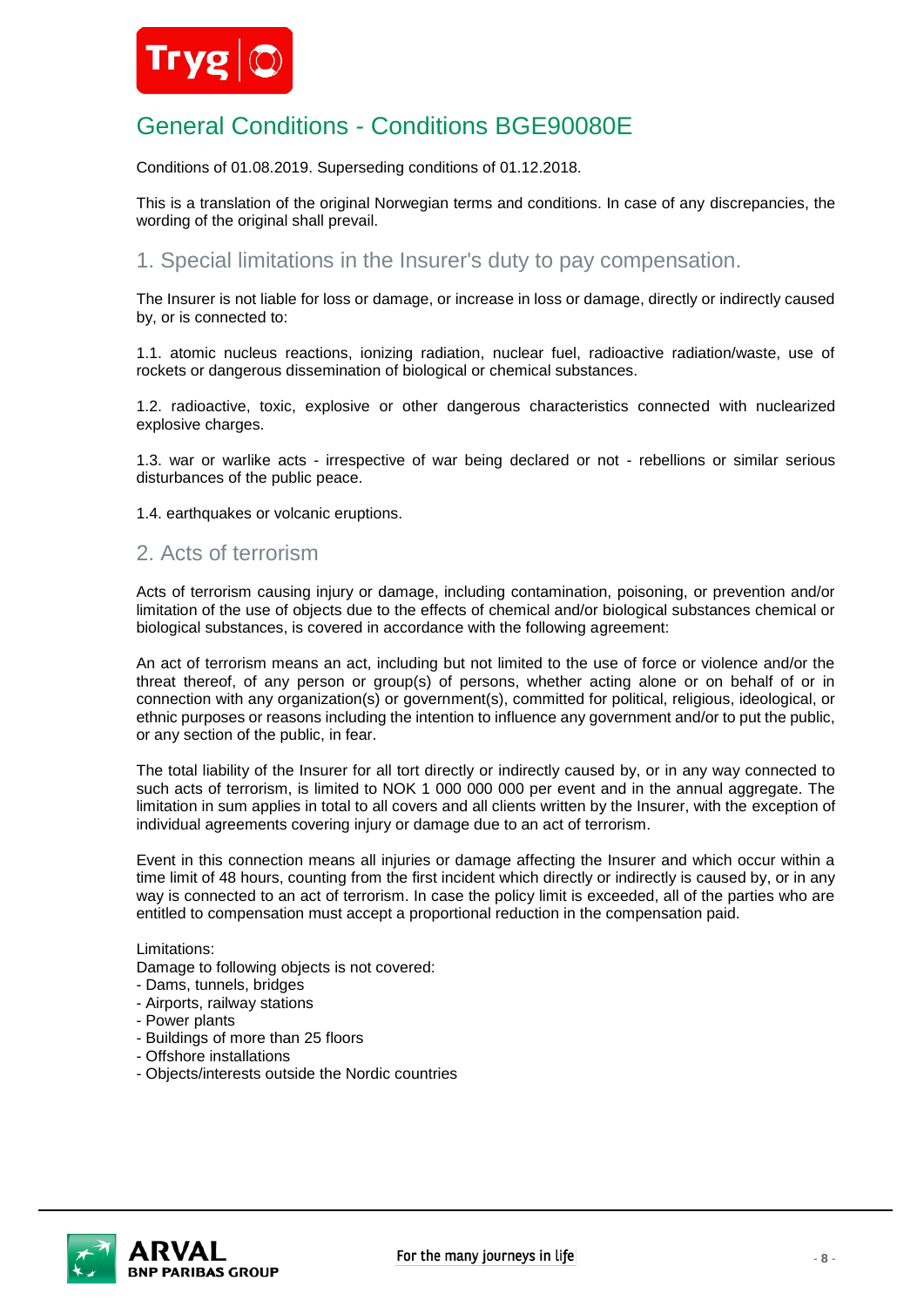

# 3. Assessment of value

If it is allowed to claim assessment of value according to the insurance conditions, this shall be done in following way:

Assessment shall be performed by experts and impartial persons. Each of the parties chooses one assessor. If any of the parties so wishes, he/she can choose a separate assessor for certain objects for loss caused by interruption, for certain problems.

If one of the parties has informed the other party in writing about his choice, the other party has a duty - within one week after he has received the information - to inform about his choice. For the assessment the two assessors will chose an Umpire. If any of the parties so claims, the Umpire shall be domiciled outside the domicile of the parties and outside the borough where the insurance incident took

place. If one of the parties, does not choose his assessor, this is done on his behalf by the Town/Country Court in the Judicial District where the assessment shall take place. If the assessors cannot agree on the Umpire, he is appointed in the same way.

The assessors shall get hold of information and do the investigations they feel are necessary. They have a duty to give their opinion based on the insurance conditions. The two assessors carry out the evaluation; answer the questions regarding loss caused by an interruption – without the Umpire being present. If they cannot agree, the Umpire is summoned, who according to the same rules makes his decision on the various items where the assessors disagree.

If the Umpire is summoned, the compensation will be calculated based on his/her evaluation. However, the compensation must not be outside of what the two assessors wanted to decide.

Each of the parties pays for his/her assessor. Each of them pays 50 % of the fee for the Umpire and other costs of the assessment. The official assessment is binding on each of the parties.

# 4. Interests

The Insured can claim interests according to Sections 8-4 or 18-4 of FAL

# 5. The consequences of fraud

Anyone acting fraudulently in his claim against the company will lose any claim according to the insurance agreement and other insurance agreements he might have against the company originating from the same event. The company may cancel any insurance agreement with him, cf Sections 4-2, 4- 3, 8-1 or 13-2, 13-3 and 18-1 of FAL.

# 6. Cancellation

6.1. The policyholder's right to cancellation.

During the insurance period the policyholder may cancel any non-life insurance, accident insurance or illness insurance if

- the need for the insurance has ceased to exist or

- special circumstances apply or
- the insurance is being moved to another company.

The policyholder has to give the company at least one month notice. When the insurance is being moved to another company, the notification must include name of that company and the time for the move, cf. Sections 3-6 and 12-3 of FAL.

A group non-life insurance, accident insurance or illness insurance, can during the policy period not be cancelled in order to be moved to another company, cf. Sections 3-6, third paragraph and Section 12- 3 fourth paragraph of FAL. The policyholder cannot during the policy period cancel a group life insurance, cf. Section 12-3 4th paragraph of FAL

If the Policyholder is running a big commercial company, the insurance cannot be moved to another company during the policy period. The same applies if the Policyholder's commercial activities mainly take place outside Norway, cf. Section 1-3 of FAL.

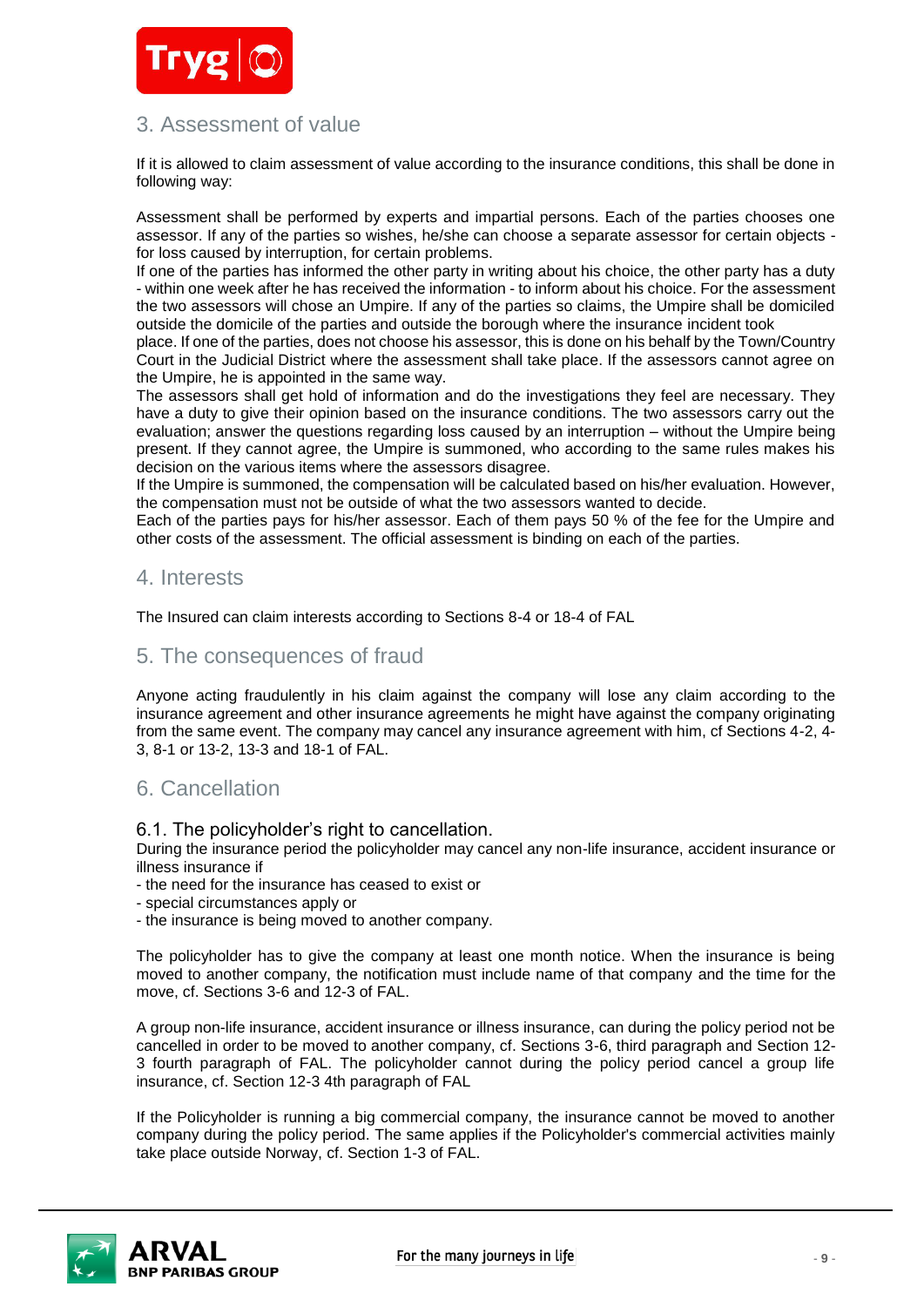

Big commercial companies mean companies meeting at least two of the following requirements:

- have more than 250 employees
- have annual sales revenues of at least NOK 100 million according to the last annual report
- have assets of at least NOK 50 million according to last balance sheet.

## 6.2. The company's right to cancellation

The company may cancel an insurance during the insurance period according to the rules in Sections 3-7 or 12-4 of FAL:

- giving 14 day's notice if wrong or insufficient information about the risk has been given, cf. Sections 4-3 or 13-3 of FAL

- with immediate effect if fraudulently wrong or insufficient information about the risk has been given, cf. Sections 4-3 or 18-1 of FAL

- giving one week's notice if there is fraud in connection with the claim settlement, cf. Sections 8-1 or 18-1 of FAL.

The company may also cancel current insurances according to the rules of Sections 3-7 or 12-4 of FAL giving 2 month's notice if:

- there is breach of safety instructions or other liability limiting conditions

- the use of the insured object or the operation of the assured has been altered in such a way that the company would not have accepted the risk if the new circumstances had been present at the time the company accepted the insurance

- damage has occurred and cancellation seems reasonable.

# 7. Settlement when the insurance agreement is cancelled during the insurance period

If the insurance ceases during the insurance period, the policyholder will be credited the excess premium.

The premium which is being credited the Policyholder, shall equal the same prorate amount as the remaining insurance period is in whole months compared to the total insurance period, cf Section 3-9 of FAL.

# 8. Renewal of the insurance

The insurance, which is for a period of one year or more, will be renewed for one year at the expiry of the insurance period, if the insurance agreement has not been cancelled.

# 9. Legal interest

The insurance agreement covers only legal interests which can be valued in money.

Objects purchased abroad and imported to Norway without customs declaration and with a value exceeding the limits of customs free import, are as a whole withdrawn from the Insurer's duty to pay compensation. The same will apply to objects which have been serviced upon or repaired. When importing several objects the Insurer will pay compensation for the objects which have a total value below the limit of customs free import. The limit of customs free import results from what at any time is provided in the Customs Law with its current regulations.

# 10. Ban on profit

The insurance shall not give profit, but shall only compensate for actual loss suffered within the framework of the insurance agreement. The sum insured is no proof of the value of the object or the interest.

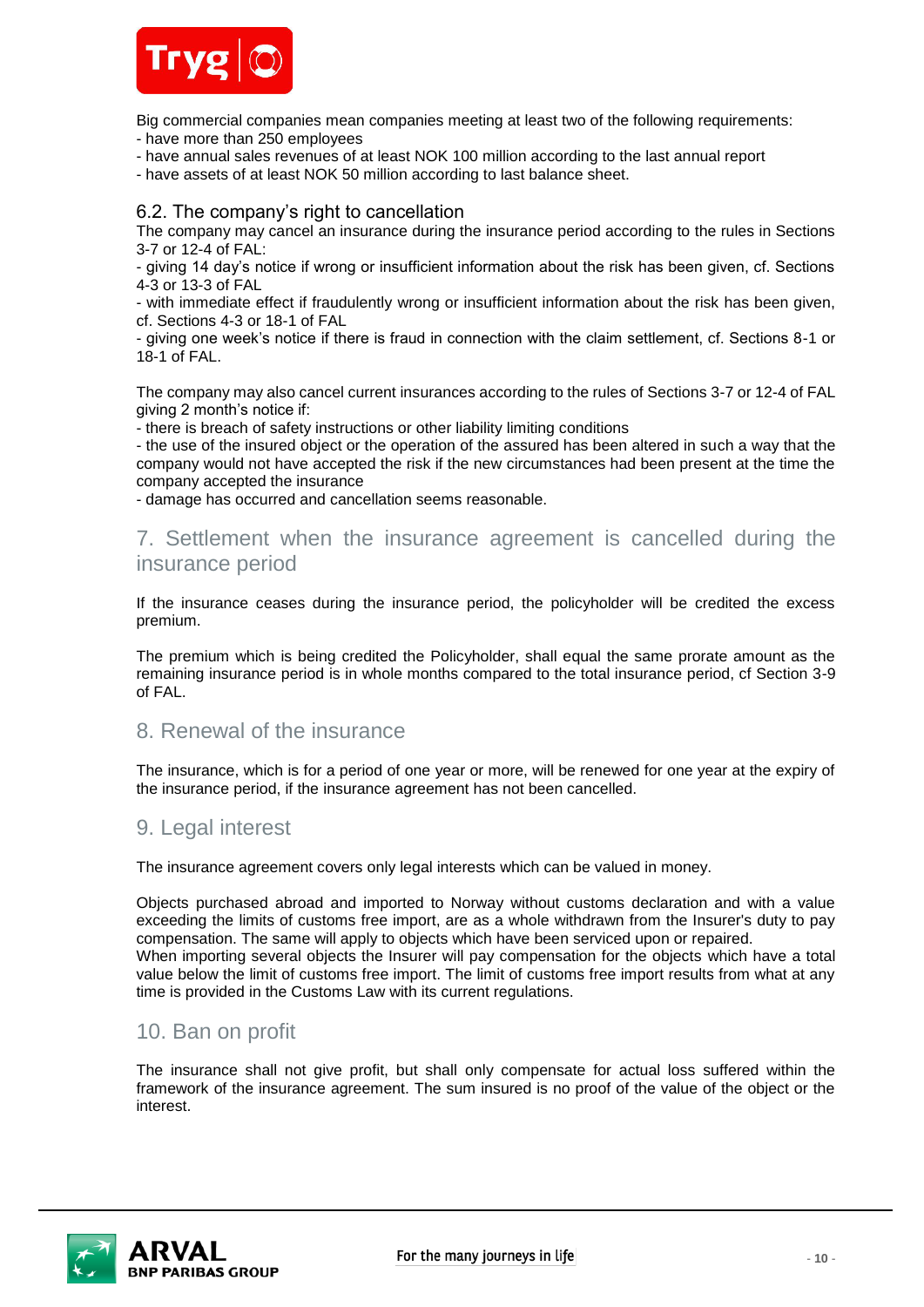

# 11. Act relating to Insurance Agreements and choice of law

For the insurance agreement the Act relating to insurance agreements of 16 June, 1989 (FAL) shall also apply. Norwegian Law shall apply to the insurance agreement to the extent this is not in conflict with Law no. 111 of 27 November, 1992 concerning choice of law in insurance, or other agreements have been entered into.

# 12. Jurisdiction

Disputes according to the insurance agreement shall be decided at a Norwegian Court, unless being in conflict with obligatory regulations in present law, or other agreement has been entered into.

# 13. Currency

Premiums, sums insured, compensations etc. originating from the insurance agreement, shall be Norwegian Kroner (NOK) unless something else will appear from the conditions or the insurance policy.

# 14. Duty to provide information

Personal data and other information concerning the insurance will be handed over to the authorities (tax-. employment-, social security-, police authorities etc.) if and when this is mandatory by law. The insurance begins and ends at 00:00 hour.

Translation of the original Norwegian Text. In case of conflict, the latter shall prevail.

# 15. Settlement guarantee

We guarantee damage settlement within 10 working days (does not apply to personal injuries), after we have received final claims with complete documentation. By complete documentation is meant repurchase invoice, repair invoice and other requested documentation. If we are unable to complete the settlement within 10 days, we will cover your deductible with up to NOK 15 000 per claim.

# 16. Guarantee of cover

We cover new people or objects that you have forgotten to sign up for existing products in the insurance contract since the last main event. Unclaimed persons or objects are covered until the first main maturity, and premiums are recalculated for the period from when they should have been added to the insurance agreement. Maximum compensation is NOK 5 million per claim in case of damage to persons or objects covered by this coverage guarantee.

# 17. The Norwegian Non-Life Insurance Guarantee Scheme

Tryg is part of the Norwegian Insurance Guarantee Scheme. The purpose of the guarantee scheme is to cover claims from policyholders in insurance undertakings which are placed under public administration and member of the Guarantee Scheme, provided that the claim falls within the scope of coverage of the Guarantee Scheme. The Guarantee Scheme has a limit up to NOK 20 million of each claim for

each injured party in respect of each insured event, and does not cover more than 90 per cent of each claim. The Guarantee Scheme does not cover all products and contracts. As a main rule, claims from corporate business is not covered. The Norwegian Financial Undertakings Act chapter 20 and Regulations no. 1502 of 9 December 2016 on financial and financial groups set out which claims are covered by the Norwegian Guarantee Scheme.

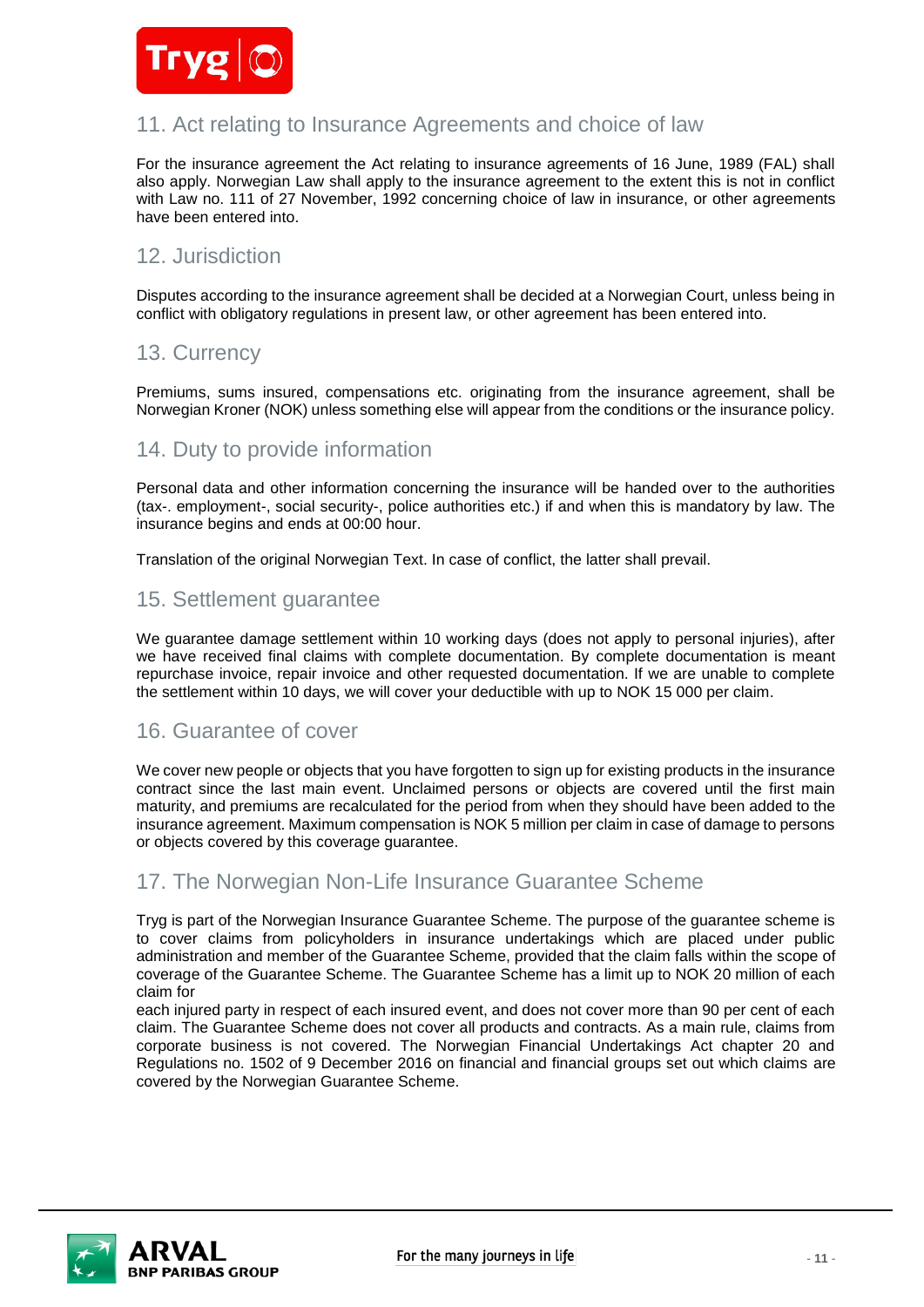

# Liability insurance - Conditions BKB25004E

Conditions from 01.01.2021. Superseding conditions of 01.07.2008.

This is a translation of the original Norwegian terms and conditions. In case of any discrepancies, the wording of the original shall prevail.

# 1. What liability cover includes

### 1.1. The insurance covers

The cover includes liability under the Norwegian Automobile Liability Act of 03.02.1961.

1.2. Liability under the Norwegian Automobile Liability Act (Bilansvarsloven) Liability under the Norwegian Automobile Liability Act is covered by an unlimited amount for personal injury and up to NOK 100.000.000 for damage other than personal injury.

### 1.3. Outside Norway the cover includes

Outside Norway, cover includes liability under the jurisdiction of the incident site for automobile liability.

## 2. Excess

### 2.1. Group private car/van

The following provisions regarding excess shall apply. In case of liability, under item 1.1., the excess shown in the insurance certificate is deducted, minimum NOK 5 000. The company is also liable to the injured party for the excess and requires this from the policyholder.

# 3. Claims report

### 3.1. Reporting a claim

Reporting a claim, registered personal ID number (11 digits) company tax number if any, must be sent to Arval without undue delay. It is the responsibility of the insured to comply with his or her duties under the Insurance Contracts Act of June 16, 1989 (FAL), Section 4-10.

### 3.2. Personal injury

Personal injury must be reported to the police.

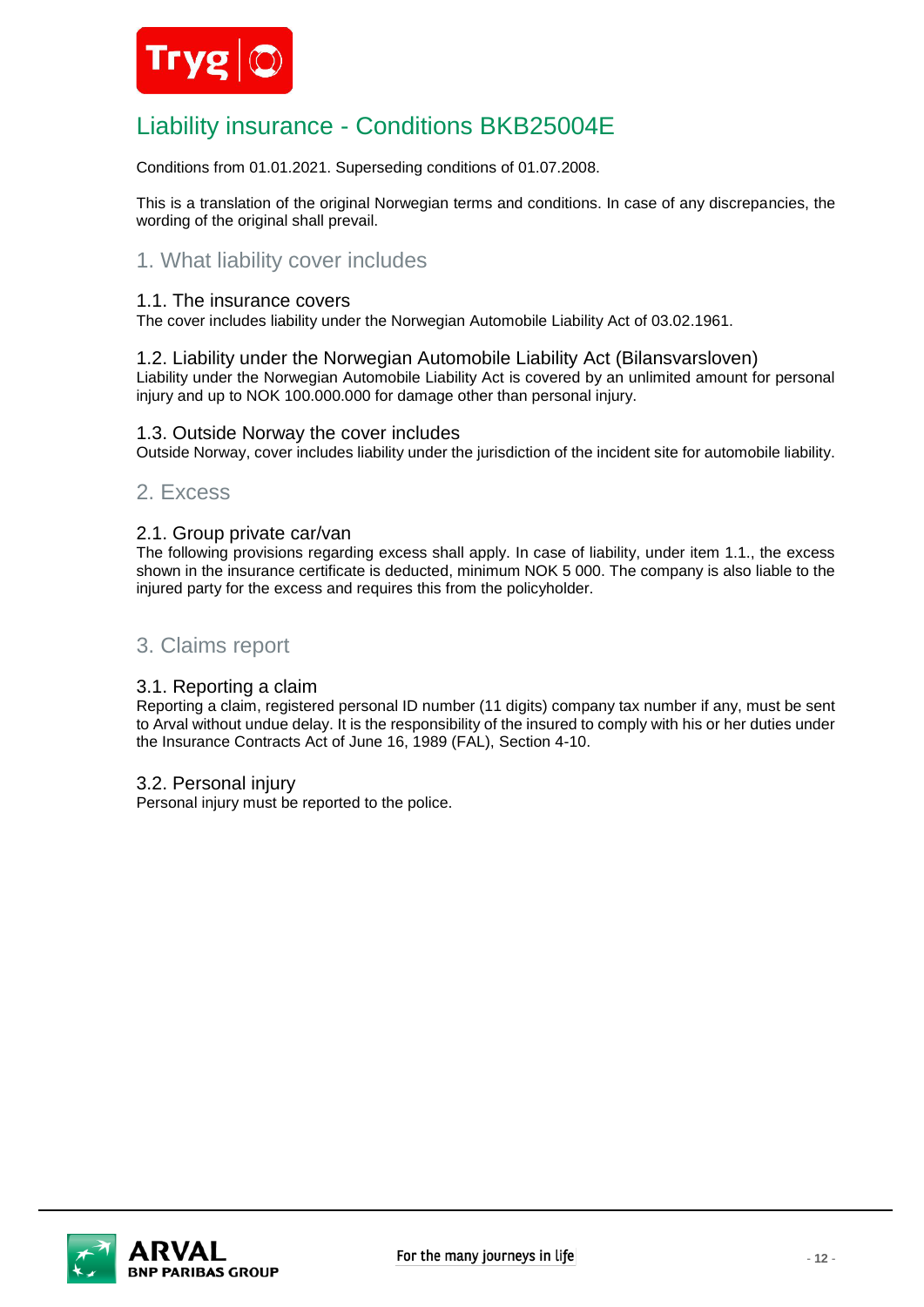

# Comprehensive insurance - Conditions BKB25208E

Conditions from 01.01.2021. Superseding conditions of 01.12.2018.

This is a translation of the original Norwegian terms and conditions. In case of any discrepancies, the wording of the original shall prevail.

# 1. What is included in the cover

### 1.1. The motor vehicle

The motor vehicle in serial version and company/promotional text.

## 1.2. Parts of the motor vehicle

Parts of the motor vehicle including 4 additional tyres/wheels in standard version.

#### 1.3. Fixed accessories

Fixed accessories that are legal to have on the motor vehicle and that have been ordered with the motor vehicle, value up to NOK 50 000. Other non-mounted equipment are not covered.

## 2. What damage and expenses are included in the cover

#### 2.1. Damage to vehicle occurred during collision

Damage to vehicle occurred during collision, off-road driving, overturning, vandalism, misfuelling or other random sudden and external influence. Damage to vehicle, i.e. damage to the motor vehicle or parts thereof, and frost damage are not covered.

## 2.2. Damage to vehicle as a result of fire

Damage to vehicle as a result of fire, short circuit, lightning and explosion. Damage to battery as a result of a short circuit or battery explosion is not covered.

### 2.3. Damage to vehicle as a result of theft

Damage to vehicle as a result of theft of the motor vehicle, theft of an article for the purpose of using it, attempted theft and vandalism in connection with this.

### 2.4. Theft of spare tyres

Theft of spare tyres and wheels in standard version.

### 2.5. Breakage damage

Breakage damage to the motor vehicle's windows assuming that damaged glass is repaired or new glass installed. If, prior to the damage, the glass was in a poor condition due to scratches or wear in order to be approved by an EU inspection, the damage is not covered..

# 3. Deductible

### 3.1. Deductible

Deductible that comes under item 2.1, the excess is deducted as shown in the car quotation.

#### 3.2. Deductible fire and theft

NOK 12 000 for each incident that comes under items 2.2, 2.3. and 2.4.

#### 3.2.1. Theft from the car

In the event of theft from the car the deduction of NOK 12 000 and any agreed higher excess will be reduced by NOK 12 000 if a theft alarm is installed and has been in operation.

In the event of theft of the car, the deduction of NOK 12 000 and any agreed higher excess will be reduced by NOK 12 000 if a theft alarm or vehicle recovery system is installed and has been in